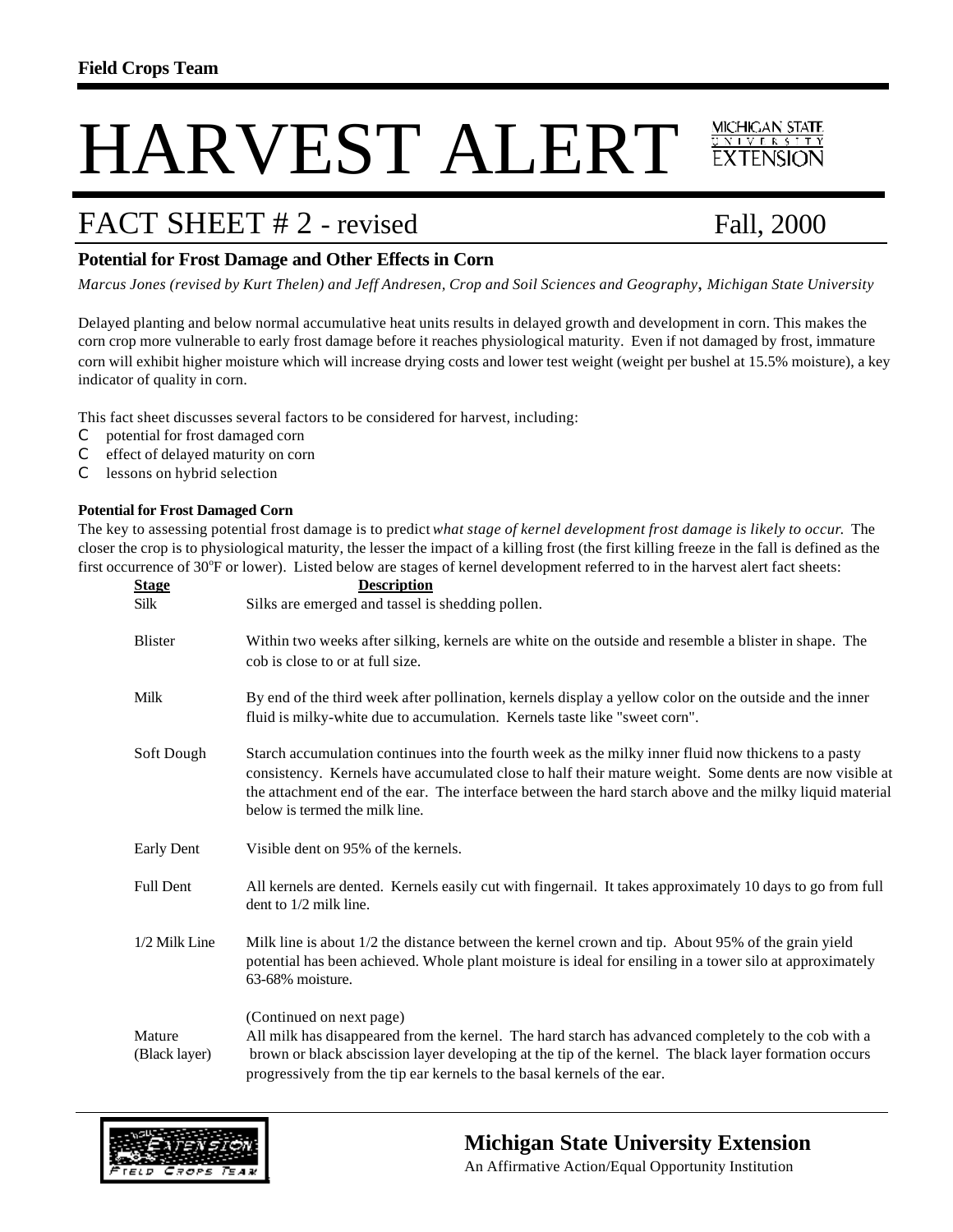(Adapted from *How a Corn Plant Develops*. Special Report No. 48. Iowa State University Cooperative Extension Service. 1984. Available from MSU Bulletin Office as E-1933.)

The stages of kernel development are affected by the amount of heat accumulation or growing degree day (GDD) units available. The GDD formula is commonly used as a guide to predict physiological maturity. For corn, GDD are computed by this formula: growing degree days =  $[(\text{maximum temperature} + \text{minimum temperature})/2] - 50$  summed for each day from planting to physiological maturity. Daily maximum temperatures greater than 86 degrees F are set at 86 degrees F in formula; minimum temperatures less than 50 degrees F are set at 50 degrees F.

Most hybrids require about 1100-1200 GDD to develop from silk stage to physiological maturity (hybrid maturity differences in development time occur primarily from emergence to silking, not from silking to maturity).

Table 1 shows the average time and GDD to physiological maturity after silking, as well as grain and whole plant yield and moisture content in relation to kernel development. Late-planted corn requires 50 to 70 less GDD to reach maturity *after silking* than earlyplanted corn.

|                 | Calendar Days | Growing Degree | % of Max. Yield |           | Moist. Content % |       |
|-----------------|---------------|----------------|-----------------|-----------|------------------|-------|
|                 | to Maturity   | Days (GDD) to  |                 | Whole     |                  | Whole |
| Stage           | (Average)     | Maturity       | Grain           | Plant     | Grain            | Plant |
|                 |               |                |                 |           |                  |       |
| <b>Silk</b>     | 50-55         | 1100-1200      | $\Omega$        | 50-55     |                  | 80-85 |
| <b>Blister</b>  | 40-45         | 875-975        | $0 - 10$        | 55-60     | 85-95            | 80-85 |
| Late milk-dough | $30 - 35$     | 650-750        | $30 - 50$       | $65 - 75$ | 60-80            | 75-80 |
| Early dent      | $20 - 25$     | 425-525        | $60 - 75$       | 75-85     | 50-55            | 70-75 |
| Fully dented*   | 10-15         | 200-300        | 90-95           | 100       | $35-40$          | 65-70 |
| Phys. mat.**    |               |                | 100             | 95-100    | 25-35            | 55-65 |

Table 1. Relationship Between Kernel Growth Stage and Development.

\*Kernel milk-line moved 0.5 to 0.75 the distance between crown and base.

\*\*Black layer formation and milk disappearance from kernel under normal development.

 Premature frost or extended cold temperatures may cause black layer formation at earlier stages and wetter moisture.

(Adapted from *Kernel Development: Will Corn Mature Before Harvest? What Will Happen if it Doesn\*t?* Paul Carter, Wisconsin Pest Manager, Vol. 15, No. 19, 1992.)

Most concern exists when corn does not reach silk stage until early August or later. With average daily high and low temperatures of 80 and 60°F, 20 GDD accumulate each day. At these temperatures, it would take at least 55 days from silking to maturity (1100) divided by 20). Therefore, corn silking in early August would not be safe from major yield reductions due to frost until late September.

With cooler high and low temperatures of 75 and 55°F, only 15 GDD accumulate daily, requiring more than 70 days to maturity from early-August silking. This would require warm, frost-free weather until early to mid-October, which is past the average frost-date for much of the state.

At early dent stage, corn has accumulated 60 to 75 percent of maximum grain yield and needs about 20 to 25 days with daily high temperatures above 75°F to avoid significant yield reductions due to frost (Table 1). Corn should reach early dent stage by September 1 to consistently avoid yield reductions caused by early frost.

#### *What is the potential for corn to reach maturity before the first killing freeze in the fall?*

Table 2 shows the 30 year average normal first killing freeze date (30°F or below) in several locations in Michigan, and the estimated base-50 GDD remaining at each location.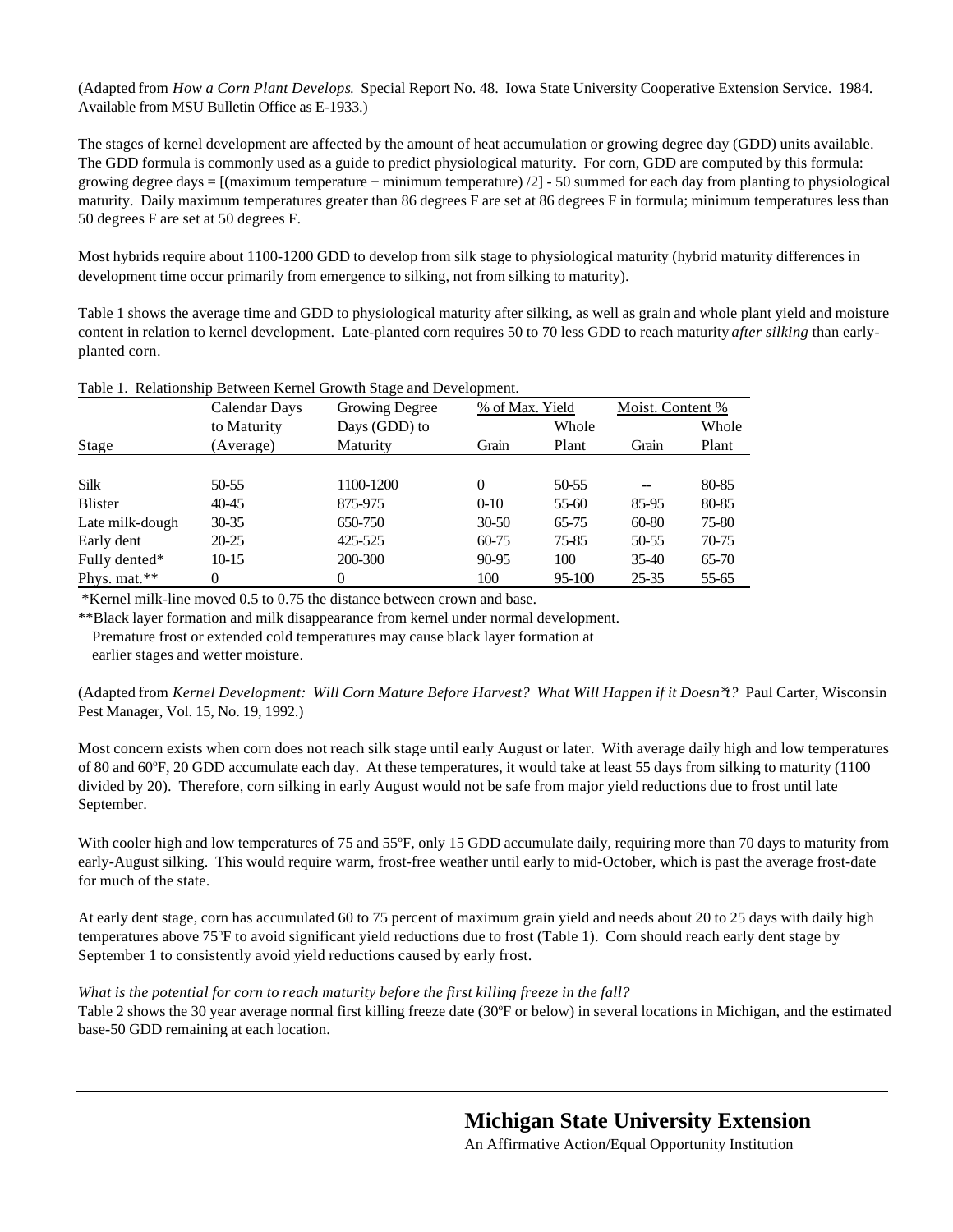| <b>Station</b>       | Date of normal<br>first killing freeze | <b>Estimated GDD remaining from September 16</b><br>through first killing freeze in Michigan |
|----------------------|----------------------------------------|----------------------------------------------------------------------------------------------|
| Alma                 | 10/15                                  | 265                                                                                          |
| Alpena               | 9/27                                   | 131                                                                                          |
| <b>Bad Axe</b>       | 10/18                                  | 264                                                                                          |
| Caro                 | 9/29                                   | 183                                                                                          |
| Chatham              | 9/24                                   | 95                                                                                           |
| Coldwater            | 10/10                                  | 253                                                                                          |
| Eau Claire           | 10/27                                  | 377                                                                                          |
| <b>Grand Rapids</b>  | 10/16                                  | 278                                                                                          |
| Hesperia             | 9/27                                   | 128                                                                                          |
| Lansing              | 10/08                                  | 226                                                                                          |
| Lapeer               | 10/08                                  | 246                                                                                          |
| Monroe               | 10/22                                  | 358                                                                                          |
| Saginaw              | 10/20                                  | 261                                                                                          |
| Sandusky             | 10/15                                  | 243                                                                                          |
| Stephenson           | 9/21                                   | 84                                                                                           |
| <b>Traverse City</b> | 10/10                                  | 203                                                                                          |

Table 2. Date of first killing freeze date  $(30^{\circ}$ F or below)  $-50\%$  probability and the estimated base-50 GDD. 1961-1990.

How can the information in the tables be used to determine if a corn crop will reach physiological maturity before the first killing freeze? Assume that a corn crop reaches early dent stage on September 15th. From Table 1, we estimate that the crop will need about 23 days to mature, with about 450 GDD s required. By looking at Table 2, it is apparent that very few locations come close to the required GDD before a probable killing frost. However, also consider that late planted corn has shown the ability to reach maturity in 200-300 less GDD than normally required.

#### **Other Effects of Delayed Maturity on Corn**

If an immature corn crop is not completely killed by frost, what other effects can be expected?

High moisture — Grain moisture levels at maturity (black layer) are normally between 30-35%. Slow maturing corn may have moisture levels above 35%, increasing drying costs to reach 15.5% moisture. Also, immature corn may have tightly bound husks, which further delays drydown. The longer the crop is delayed, the lower the drydown rate in the field.

*Low test weight* — Test weight is a measure of the weight per bushel at 15.5% moisture. High test weight indicates kernels contain a high proportion of hard, flinty starch or endosperm that is highly valued in dry milling operations. As corn dries, test weight increases. High kernel moisture that is characteristic of immature corn may not shrink uniformly when dried. This results in dull, chaffy grain with low density per volume, hence low test weight. Low test weight corn also has lower digestibility when used as feed. Differences in test weight influence USDA grading of shelled corn. The Federal Grain Standards test weight values for grades are as follows:

| Grade          | Test Weight (lbs) |
|----------------|-------------------|
| 1              | 56.0              |
| $\mathfrak{D}$ | 54.0              |
| 3              | 52.0              |
| 4              | 49.0              |
| 5              | 46.0              |

Corn with test weights below those for Grade No. 2 are often discounted at the elevator.

**Michigan State University Extension**

An Affirmative Action/Equal Opportunity Institution